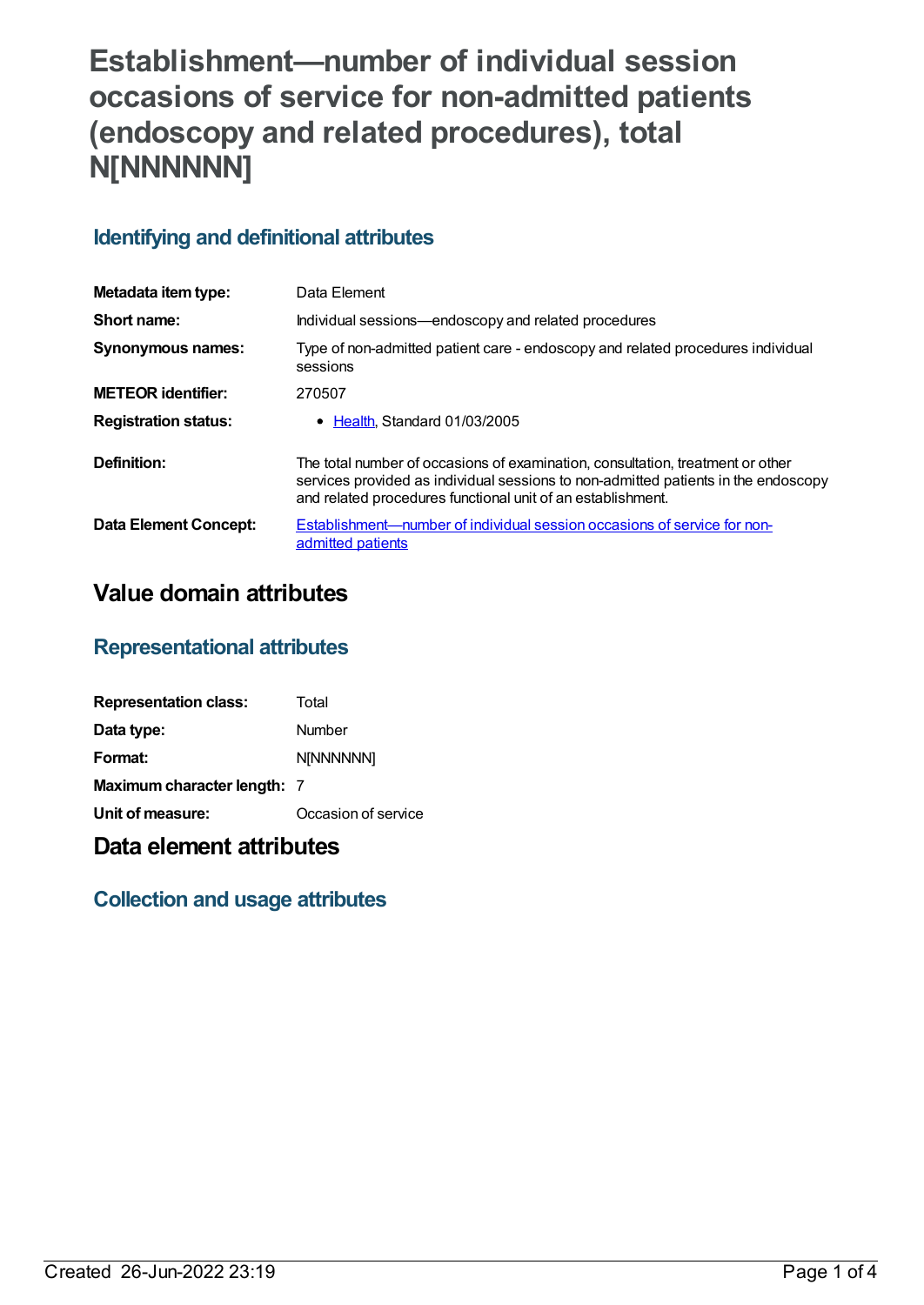**Guide for use:** For all occasions of endoscopy and related procedures provided as individual sessions to non-admitted patients.

Endoscopy and related procedures include:

- cystoscopy
- gastroscopy
- oesophagoscopy
- duodenoscopy
- colonoscopy
- bronchoscopy
- laryngoscopy.

Where one of these procedures is carried out in a ward or clinic classified elsewhere, for example in the emergency department, the occasion is to be included under endoscopy and related procedures, and to be excluded from the other category. Care must be taken to ensure procedures for admitted patients are excluded from this category.

This metadata item identifies types of services provided to non-admitted patients in different institutional ways in different systems. It is not a summary casemix classification.

A patient who first contacts the hospital and receives non-admitted care, for example through emergency departments, and is subsequently admitted, should have both components of care enumerated separately. Where possible, nonadmitted occasions of service that are provided to patients who are subsequently admitted should be identified as a subset of the total occasions of service.

The list of Type of non-admitted patient care categories was to be developed using typical functional units or cost centres within existing institutions. These would include designated wards or departments and specialised clinics. Although the current statistical/financial returns submitted to the various health authorities by their hospitals do not provide a minimum subset, an effort has been made to define the categories in respect to those areas commonly collected. Many functional units provide services to both admitted patients and non-admitted patients, for example pathology. Only occasions of service for non-admitted patients should be included in this section.

**Collection methods:** The definition does not distinguish case complexity for non-admitted patients.

For example, an occasion of service could vary in complexity from a simple urine glucose test to a complete biochemical analysis of all body fluids. Ideally, average case complexity values would be available for the various categories of nonadmitted patients in the same way that average diagnosis related group weighted separations are becoming available for acute admitted patients. However, such measures would require the development of patient record databases for nonadmitted patients. This does not imply an inadequacy in definition.

For admitted patients the concept of a **[separation](https://meteor.aihw.gov.au/content/327268)** is widely accepted. Separations can vary between admission for overnight observation to open heart surgery. The issue of case complexity for both admitted and non-admitted patients is a separate issue and beyond the scope of the proposed summary establishment-level activity data.

### **Source and reference attributes**

**Submitting organisation:** National minimum data set working parties

### **Relational attributes**

| Related metadata | Supersedes <b>E</b> Type of non-admitted patient care, version 1, Derived DE, NHDD,                                                         |
|------------------|---------------------------------------------------------------------------------------------------------------------------------------------|
| references:      | NHIMG, Superseded 01/03/2005.pdf (26.0 KB) No registration status                                                                           |
|                  | Supersedes <b>BO</b> ccasions of service, version 1, Derived DE, NHDD, NHIMG,<br>Superseded 01/03/2005.pdf (14.7 KB) No registration status |

**Implementation in Data Set**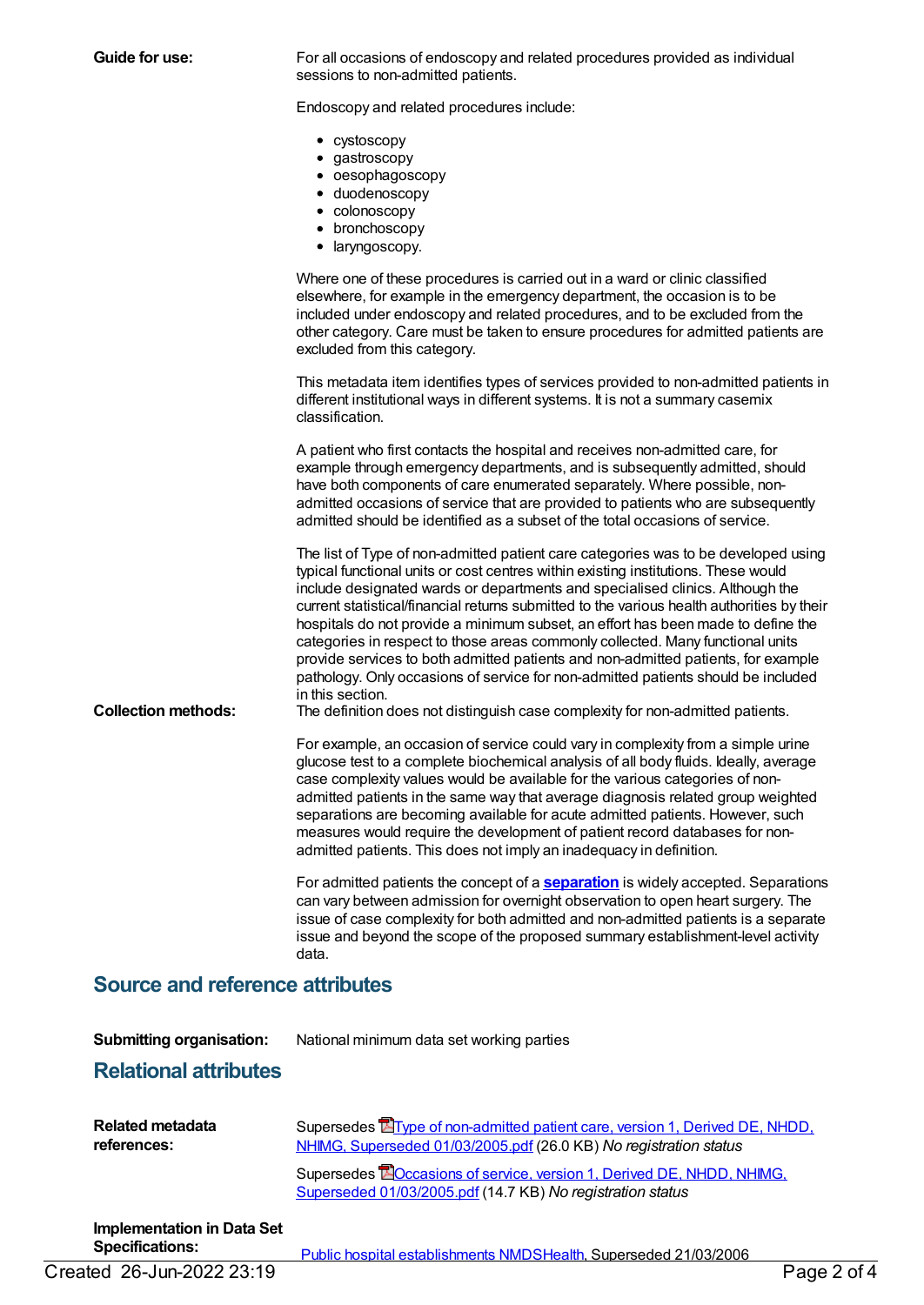*Implementation start date:* 01/07/2005 *Implementation end date:* 30/06/2006

Public hospital [establishments](https://meteor.aihw.gov.au/content/334285) NMDS[Health](https://meteor.aihw.gov.au/RegistrationAuthority/12), Superseded 23/10/2006

*Implementation start date:* 01/07/2006 *Implementation end date:* 30/06/2007

Public hospital [establishments](https://meteor.aihw.gov.au/content/345139) NMDS 2007-08[Health](https://meteor.aihw.gov.au/RegistrationAuthority/12), Superseded 05/02/2008

*Implementation start date:* 01/07/2007 *Implementation end date:* 30/06/2008

Public hospital [establishments](https://meteor.aihw.gov.au/content/362302) NMDS 2008-09[Health](https://meteor.aihw.gov.au/RegistrationAuthority/12), Superseded 03/12/2008

*Implementation start date:* 01/07/2008 *Implementation end date:* 30/06/2009

Public hospital [establishments](https://meteor.aihw.gov.au/content/374924) NMDS 2009-10[Health](https://meteor.aihw.gov.au/RegistrationAuthority/12), Superseded 05/01/2010

*Implementation start date:* 01/07/2009

Public hospital [establishments](https://meteor.aihw.gov.au/content/386794) NMDS 2010-11[Health](https://meteor.aihw.gov.au/RegistrationAuthority/12), Superseded 18/01/2011

*Implementation start date:* 01/07/2010

*Implementation end date:* 30/06/2011

Public hospital [establishments](https://meteor.aihw.gov.au/content/426900) NMDS [2011-12Commonwealth](https://meteor.aihw.gov.au/RegistrationAuthority/10) Department of Health, Recorded 16/07/2015 [Health](https://meteor.aihw.gov.au/RegistrationAuthority/12), Superseded 07/12/2011

*Implementation start date:* 01/07/2011 *Implementation end date:* 30/06/2012

Public hospital [establishments](https://meteor.aihw.gov.au/content/470656) NMDS 2012-13[Health](https://meteor.aihw.gov.au/RegistrationAuthority/12), Superseded 07/02/2013

*Implementation start date:* 01/07/2012 *Implementation end date:* 30/06/2013